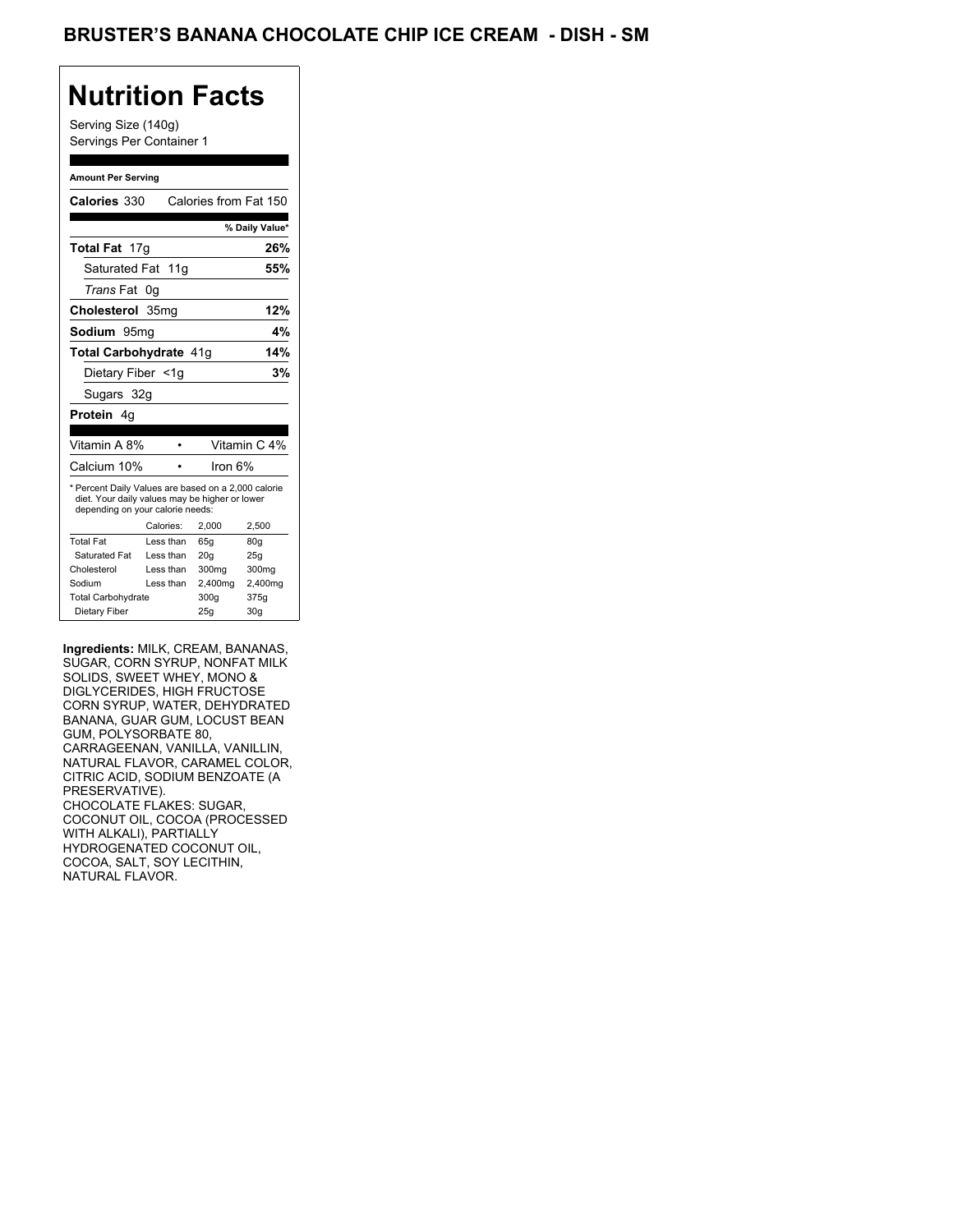### BRUSTER'S BANANA CHOCOLATE CHIP ICE CREAM - DISH - REG

# Nutrition Facts

Serving Size (210g) Servings Per Container 1

#### Amount Per Serving

| Calories 490                                                                                                                              |                  |       |         | Calories from Fat 220 |
|-------------------------------------------------------------------------------------------------------------------------------------------|------------------|-------|---------|-----------------------|
|                                                                                                                                           |                  |       |         | % Daily Value*        |
| Total Fat 25g                                                                                                                             |                  |       |         | 38%                   |
| Saturated Fat                                                                                                                             | 17g              |       |         | 83%                   |
| Trans Fat                                                                                                                                 | 0g               |       |         |                       |
| Cholesterol                                                                                                                               | 55 <sub>mq</sub> |       |         | 18%                   |
| Sodium 150mg                                                                                                                              |                  |       |         | 6%                    |
| Total Carbohydrate 61g                                                                                                                    |                  |       |         | 20%                   |
| Dietary Fiber 1g                                                                                                                          |                  |       |         | 5%                    |
| Sugars 48g                                                                                                                                |                  |       |         |                       |
| Protein<br>6q                                                                                                                             |                  |       |         |                       |
| Vitamin A 15%                                                                                                                             |                  |       |         | Vitamin C 6%          |
| Calcium 15%                                                                                                                               |                  |       |         | Iron 10%              |
|                                                                                                                                           |                  |       |         |                       |
| * Percent Daily Values are based on a 2,000 calorie<br>diet. Your daily values may be higher or lower<br>depending on your calorie needs: |                  |       |         |                       |
|                                                                                                                                           | Calories:        | 2.000 |         | 2,500                 |
| <b>Total Fat</b>                                                                                                                          | Less than        | 65q   |         | 80q                   |
| Saturated Fat                                                                                                                             | Less than        | 20q   |         | 25g                   |
| Cholesterol                                                                                                                               | Less than        | 300mg |         | 300mg                 |
| Sodium                                                                                                                                    | Less than        |       | 2,400mg | 2,400mg               |
| <b>Total Carbohydrate</b>                                                                                                                 |                  | 300g  |         | 375g                  |

Ingredients: MILK, CREAM, BANANAS, SUGAR, CORN SYRUP, NONFAT MILK SOLIDS, SWEET WHEY, MONO & DIGLYCERIDES, HIGH FRUCTOSE CORN SYRUP, WATER, DEHYDRATED BANANA, GUAR GUM, LOCUST BEAN GUM, POLYSORBATE 80, CARRAGEENAN, VANILLA, VANILLIN, NATURAL FLAVOR, CARAMEL COLOR, CITRIC ACID, SODIUM BENZOATE (A PRESERVATIVE). CHOCOLATE FLAKES: SUGAR, COCONUT OIL, COCOA (PROCESSED WITH ALKALI), PARTIALLY HYDROGENATED COCONUT OIL, COCOA, SALT, SOY LECITHIN, NATURAL FLAVOR.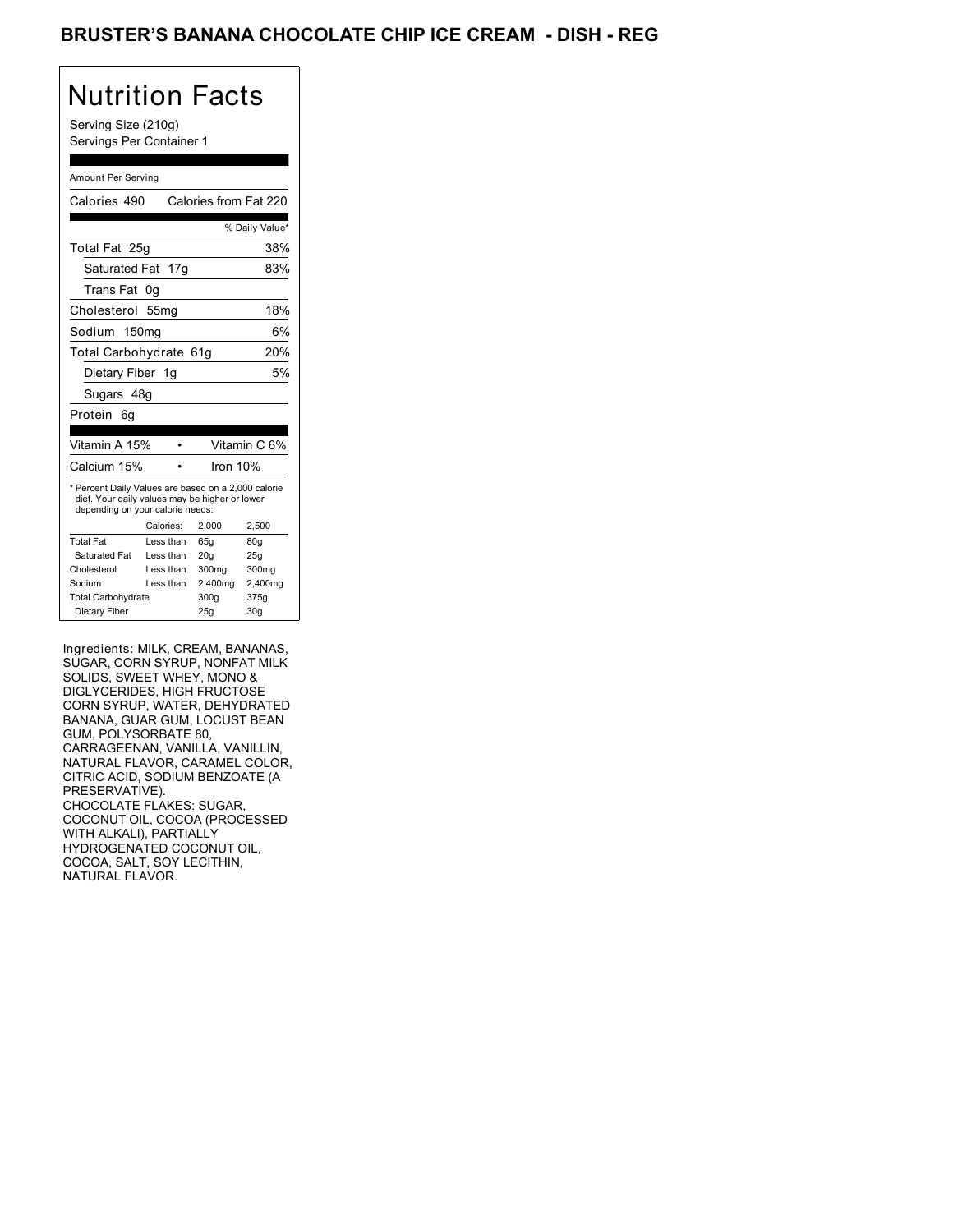### BRUSTER'S BANANA CHOCOLATE CHIP ICE CREAM - DISH - LG

# Nutrition Facts

Serving Size (280g) Servings Per Container 1

#### Amount Per Serving

| Calories 660                                                                                                                              |           | Calories from Fat 300 |                |
|-------------------------------------------------------------------------------------------------------------------------------------------|-----------|-----------------------|----------------|
|                                                                                                                                           |           |                       |                |
|                                                                                                                                           |           |                       | % Daily Value* |
| Total Fat 33g                                                                                                                             |           |                       | 51%            |
| Saturated Fat 22g                                                                                                                         |           |                       | 110%           |
| Trans Fat                                                                                                                                 | 0g        |                       |                |
| Cholesterol 70mg                                                                                                                          |           |                       | 24%            |
| Sodium 190mg                                                                                                                              |           |                       | 8%             |
| Total Carbohydrate 82g                                                                                                                    |           |                       | 27%            |
| Dietary Fiber 2g                                                                                                                          |           |                       | 7%             |
| Sugars 64g                                                                                                                                |           |                       |                |
| Protein<br>7q                                                                                                                             |           |                       |                |
| Vitamin A 15%                                                                                                                             |           |                       | Vitamin C 10%  |
| Calcium 20%                                                                                                                               |           | Iron 15%              |                |
| * Percent Daily Values are based on a 2,000 calorie<br>diet. Your daily values may be higher or lower<br>depending on your calorie needs: |           |                       |                |
|                                                                                                                                           | Calories: | 2.000                 | 2.500          |
| <b>Total Fat</b>                                                                                                                          | Less than | 65q                   | 80q            |
| Saturated Fat                                                                                                                             | Less than | 20q                   | 25q            |
|                                                                                                                                           | Less than | 300mg                 | 300mg          |
| Cholesterol                                                                                                                               |           |                       |                |
| Sodium                                                                                                                                    | Less than | 2,400mg               | 2,400mg        |
| <b>Total Carbohydrate</b>                                                                                                                 |           | 300g                  | 375g           |

Ingredients: MILK, CREAM, BANANAS, SUGAR, CORN SYRUP, NONFAT MILK SOLIDS, SWEET WHEY, MONO & DIGLYCERIDES, HIGH FRUCTOSE CORN SYRUP, WATER, DEHYDRATED BANANA, GUAR GUM, LOCUST BEAN GUM, POLYSORBATE 80, CARRAGEENAN, VANILLA, VANILLIN, NATURAL FLAVOR, CARAMEL COLOR, CITRIC ACID, SODIUM BENZOATE (A PRESERVATIVE). CHOCOLATE FLAKES: SUGAR, COCONUT OIL, COCOA (PROCESSED WITH ALKALI), PARTIALLY HYDROGENATED COCONUT OIL, COCOA, SALT, SOY LECITHIN, NATURAL FLAVOR.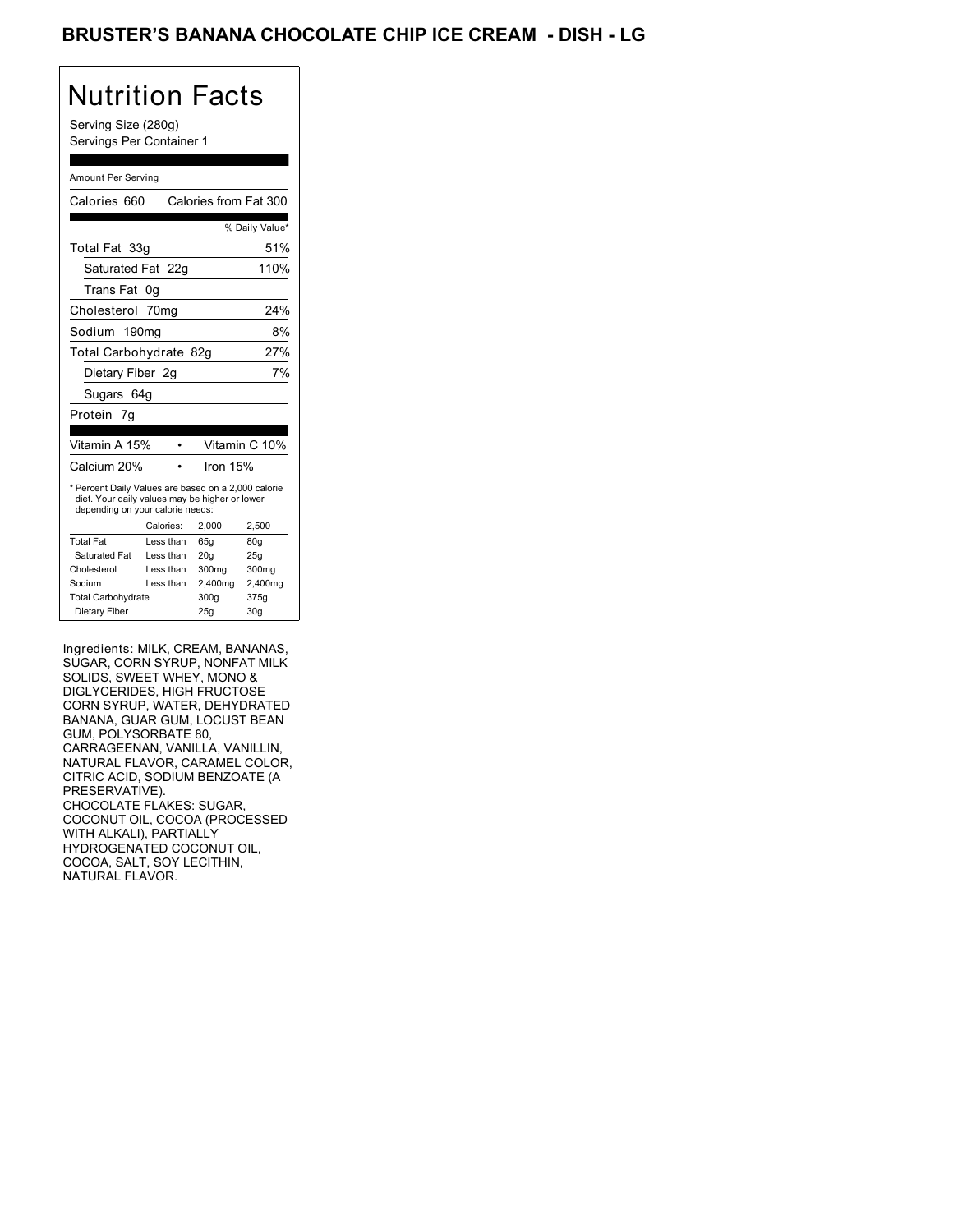### BRUSTER'S BANANA CHOCOLATE CHIP ICE CREAM - SUGAR CONE - SM

# Nutrition Facts

Serving Size (153g) Servings Per Container 1

#### Amount Per Serving

| Calories 380           | Calories from Fat 150                               |
|------------------------|-----------------------------------------------------|
|                        | % Daily Value*                                      |
| Total Fat 17g          | 26%                                                 |
| Saturated Fat 11g      | 55%                                                 |
| Trans Fat 0q           |                                                     |
| Cholesterol 35mg       | 12%                                                 |
| Sodium 115mg           | 5%                                                  |
| Total Carbohydrate 53g | 18%                                                 |
| Dietary Fiber <1g      | 3%                                                  |
| Sugars 35g             |                                                     |
| Protein 4q             |                                                     |
|                        |                                                     |
| Vitamin A 8%           | Vitamin C 4%                                        |
| Calcium 15%            | Iron $8%$                                           |
| diet.                  | * Percent Daily Values are based on a 2,000 calorie |

Ingredients: MILK, CREAM, BANANAS, SUGAR, CORN SYRUP, NONFAT MILK SOLIDS, SWEET WHEY, MONO & DIGLYCERIDES, HIGH FRUCTOSE CORN SYRUP, WATER, DEHYDRATED BANANA, GUAR GUM, LOCUST BEAN GUM, POLYSORBATE 80, CARRAGEENAN, VANILLA, VANILLIN, NATURAL FLAVOR, CARAMEL COLOR, CITRIC ACID, SODIUM BENZOATE (A PRESERVATIVE). CHOCOLATE FLAKES: SUGAR, COCONUT OIL, COCOA (PROCESSED WITH ALKALI), PARTIALLY HYDROGENATED COCONUT OIL, COCOA, SALT, SOY LECITHIN, NATURAL FLAVOR. SUGAR CONE: ENRICHED WHEAT FLOUR (ENRICHED WITH NIACIN, REDUCED IRON, THIAMIN MONONITRATE, RIBOFLAVIN, FOLIC ACID), TAPIOCA FLOUR, SUGAR, VEGETABLE SHORTENING (SOYBEAN AND/OR CANOLA OIL, MODIFIED PALM OIL, SOY LECITHIN, AND/OR PARTIALLY HYDROGENATED SOYBEAN OIL), OAT FIBER AND/OR VEGETABLE FIBER, SALT, CARAMEL COLOR, ARTIFICIAL FLAVOR, SOY LECITHIN.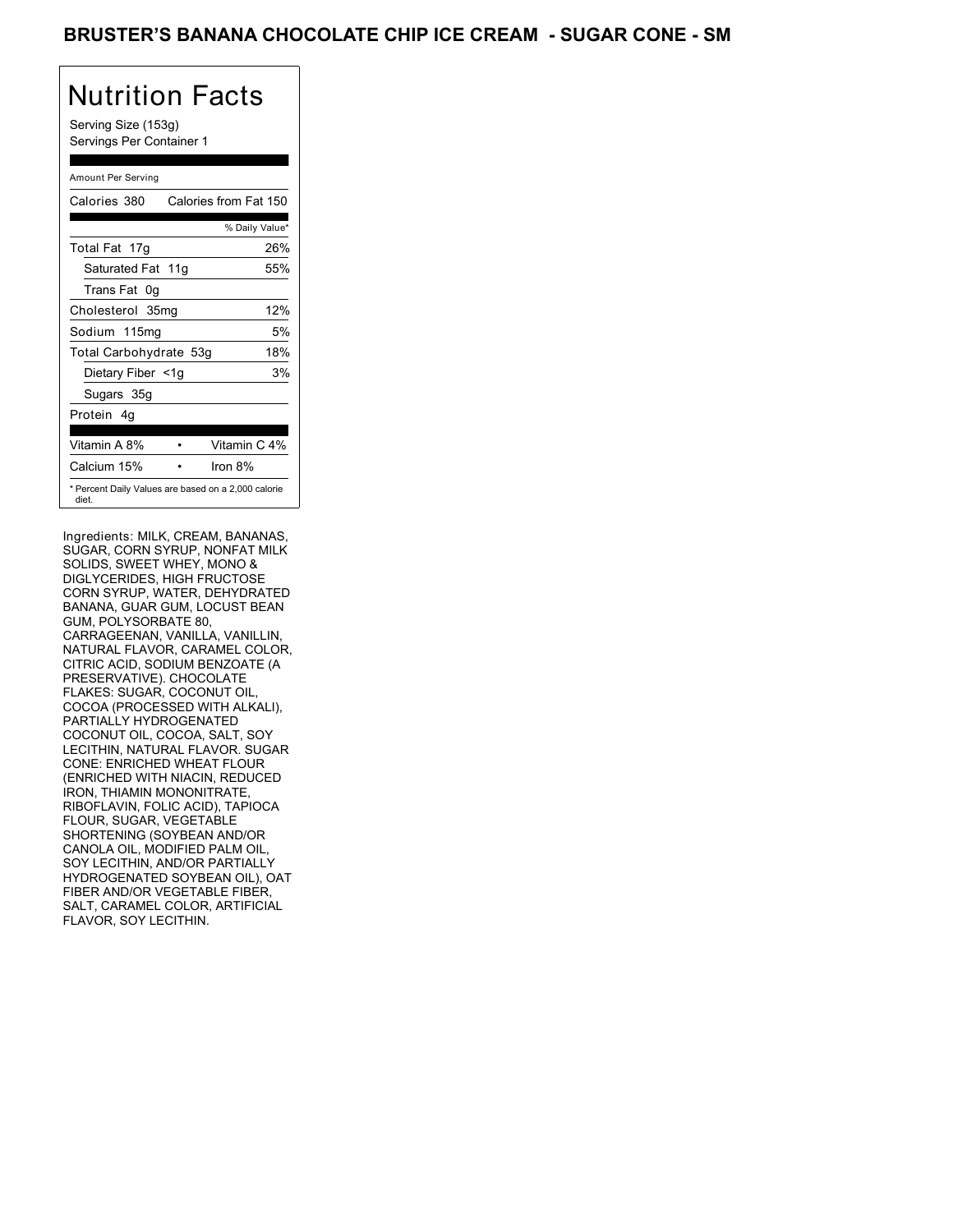### BRUSTER'S BANANA CHOCOLATE CHIP ICE CREAM - SUGAR CONE - REG

## Nutrition Facts

Serving Size (223g) Servings Per Container 1

#### Amount Per Serving

| Calories 540           | Calories from Fat 230                               |
|------------------------|-----------------------------------------------------|
|                        | % Daily Value*                                      |
| Total Fat 25g          | 39%                                                 |
| Saturated Fat 17g      | 83%                                                 |
| Trans Fat 0q           |                                                     |
| Cholesterol 55mg       | 18%                                                 |
| Sodium 170mg           | 7%                                                  |
| Total Carbohydrate 73g | 24%                                                 |
| Dietary Fiber 1g       | 5%                                                  |
| Sugars 51g             |                                                     |
| Protein 6q             |                                                     |
| Vitamin A 15%          | Vitamin C 6%                                        |
| Calcium 20%            | Iron 10%                                            |
| diet.                  | * Percent Daily Values are based on a 2,000 calorie |

Ingredients: MILK, CREAM, BANANAS, SUGAR, CORN SYRUP, NONFAT MILK SOLIDS, SWEET WHEY, MONO & DIGLYCERIDES, HIGH FRUCTOSE CORN SYRUP, WATER, DEHYDRATED BANANA, GUAR GUM, LOCUST BEAN GUM, POLYSORBATE 80, CARRAGEENAN, VANILLA, VANILLIN, NATURAL FLAVOR, CARAMEL COLOR, CITRIC ACID, SODIUM BENZOATE (A PRESERVATIVE). CHOCOLATE FLAKES: SUGAR, COCONUT OIL, COCOA (PROCESSED WITH ALKALI), PARTIALLY HYDROGENATED COCONUT OIL, COCOA, SALT, SOY LECITHIN, NATURAL FLAVOR. SUGAR CONE: ENRICHED WHEAT FLOUR (ENRICHED WITH NIACIN, REDUCED IRON, THIAMIN MONONITRATE, RIBOFLAVIN, FOLIC ACID), TAPIOCA FLOUR, SUGAR, VEGETABLE SHORTENING (SOYBEAN AND/OR CANOLA OIL, MODIFIED PALM OIL, SOY LECITHIN, AND/OR PARTIALLY HYDROGENATED SOYBEAN OIL), OAT FIBER AND/OR VEGETABLE FIBER, SALT, CARAMEL COLOR, ARTIFICIAL FLAVOR, SOY LECITHIN.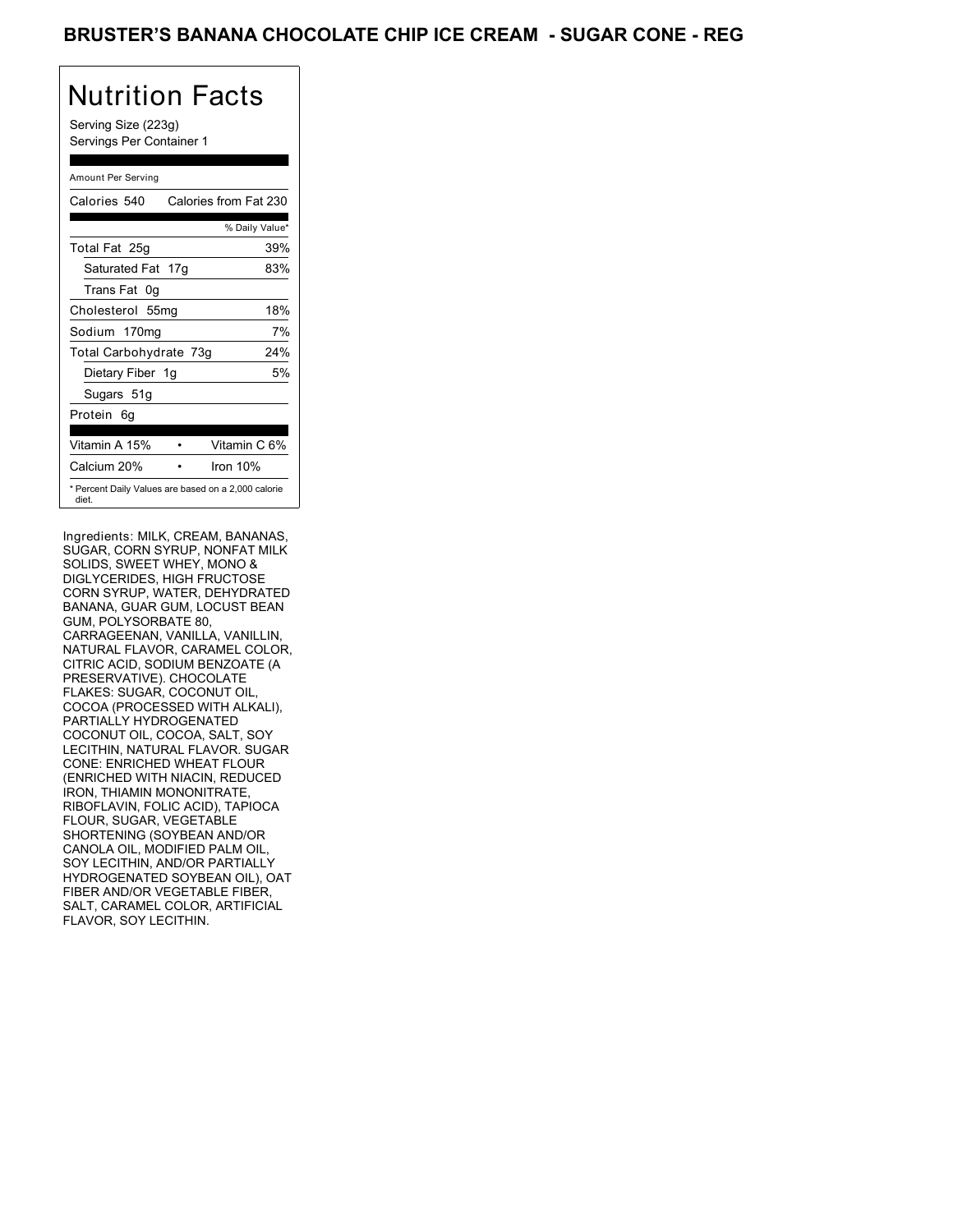### BRUSTER'S BANANA CHOCOLATE CHIP ICE CREAM - SUGAR CONE - LG

# Nutrition Facts

Serving Size (293g) Servings Per Container 1

#### Amount Per Serving

| Calories 710                                                 | Calories from Fat 300 |      |
|--------------------------------------------------------------|-----------------------|------|
|                                                              | % Daily Value*        |      |
| Total Fat 33g                                                |                       | 51%  |
| Saturated Fat 22g                                            |                       | 110% |
| Trans Fat 0q                                                 |                       |      |
| Cholesterol 70mg                                             |                       | 24%  |
| Sodium 210mg                                                 |                       | 9%   |
| Total Carbohydrate 94g                                       |                       | 31%  |
| Dietary Fiber 2g                                             |                       | 7%   |
| Sugars 67g                                                   |                       |      |
| Protein 8q                                                   |                       |      |
|                                                              |                       |      |
| Vitamin A 15%                                                | Vitamin C 10%         |      |
| Calcium 25%                                                  | Iron $15%$            |      |
| * Percent Daily Values are based on a 2,000 calorie<br>diet. |                       |      |

Ingredients: MILK, CREAM, BANANAS, SUGAR, CORN SYRUP, NONFAT MILK SOLIDS, SWEET WHEY, MONO & DIGLYCERIDES, HIGH FRUCTOSE CORN SYRUP, WATER, DEHYDRATED BANANA, GUAR GUM, LOCUST BEAN GUM, POLYSORBATE 80, CARRAGEENAN, VANILLA, VANILLIN, NATURAL FLAVOR, CARAMEL COLOR, CITRIC ACID, SODIUM BENZOATE (A PRESERVATIVE). CHOCOLATE FLAKES: SUGAR, COCONUT OIL, COCOA (PROCESSED WITH ALKALI), PARTIALLY HYDROGENATED COCONUT OIL, COCOA, SALT, SOY LECITHIN, NATURAL FLAVOR. SUGAR CONE: ENRICHED WHEAT FLOUR (ENRICHED WITH NIACIN, REDUCED IRON, THIAMIN MONONITRATE, RIBOFLAVIN, FOLIC ACID), TAPIOCA FLOUR, SUGAR, VEGETABLE SHORTENING (SOYBEAN AND/OR CANOLA OIL, MODIFIED PALM OIL, SOY LECITHIN, AND/OR PARTIALLY HYDROGENATED SOYBEAN OIL), OAT FIBER AND/OR VEGETABLE FIBER, SALT, CARAMEL COLOR, ARTIFICIAL FLAVOR, SOY LECITHIN.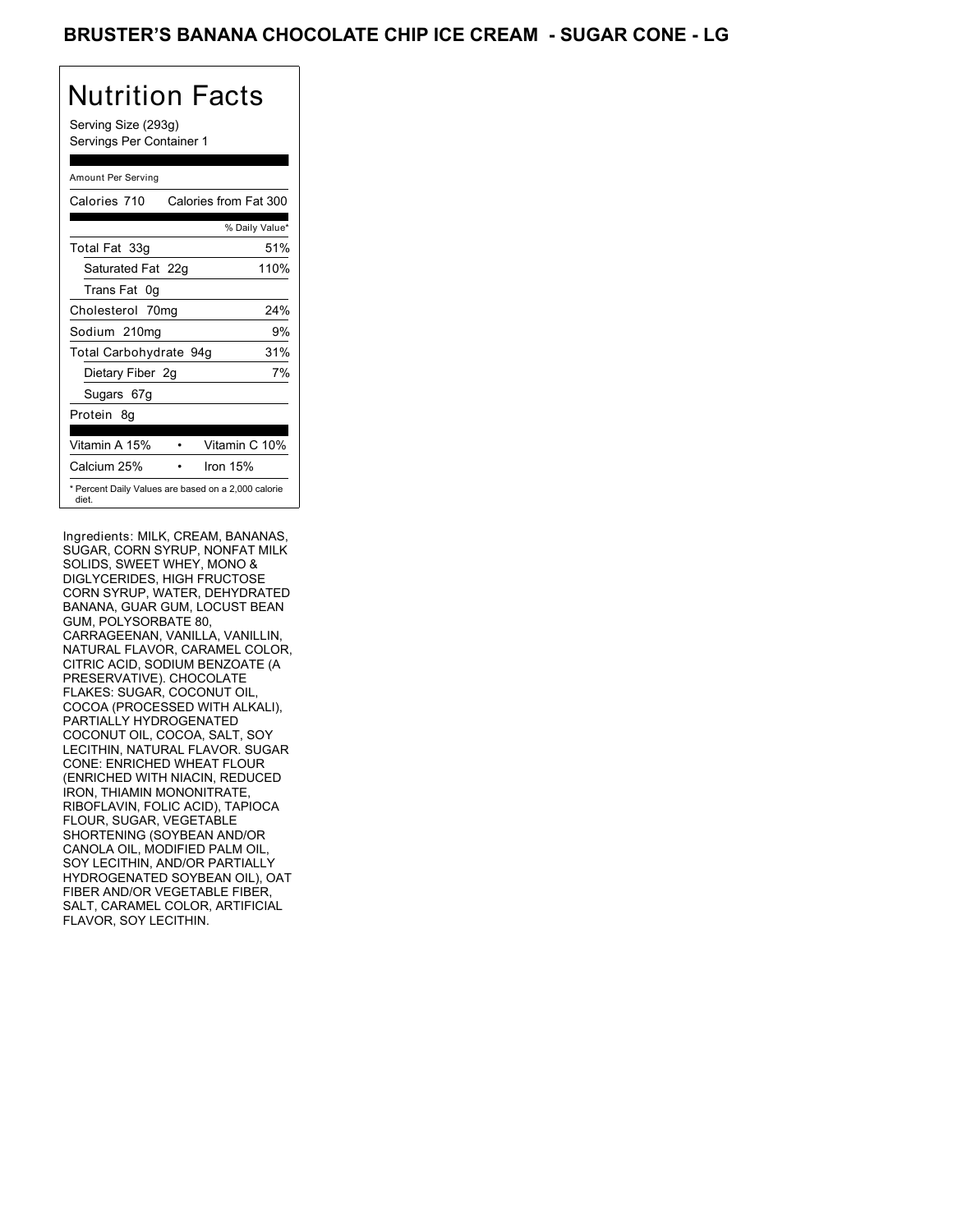### BRUSTER'S BANANA CHOCOLATE CHIP ICE CREAM - CAKE CONE - SM

## Nutrition Facts

Serving Size (146g) Servings Per Container 1

#### Amount Per Serving

| Calories 350           | Calories from Fat 150                               |
|------------------------|-----------------------------------------------------|
|                        | % Daily Value*                                      |
| Total Fat 17g          | 26%                                                 |
| Saturated Fat 11g      | 55%                                                 |
| Trans Fat 0q           |                                                     |
| Cholesterol 35mg       | 12%                                                 |
| Sodium 105mg           | 4%                                                  |
| Total Carbohydrate 46g | 15%                                                 |
| Dietary Fiber <1g      | 3%                                                  |
| Sugars 32g             |                                                     |
| Protein 4q             |                                                     |
| Vitamin A 8%           | Vitamin C 4%                                        |
| Calcium 10%            | Iron 8%                                             |
| diet.                  | * Percent Daily Values are based on a 2,000 calorie |

Ingredients: MILK, CREAM, BANANAS, SUGAR, CORN SYRUP, NONFAT MILK SOLIDS, SWEET WHEY, MONO & DIGLYCERIDES, HIGH FRUCTOSE CORN SYRUP, WATER, DEHYDRATED BANANA, GUAR GUM, LOCUST BEAN GUM, POLYSORBATE 80, CARRAGEENAN, VANILLA, VANILLIN, NATURAL FLAVOR, CARAMEL COLOR, CITRIC ACID, SODIUM BENZOATE (A PRESERVATIVE). CHOCOLATE FLAKES: SUGAR, COCONUT OIL, COCOA (PROCESSED WITH ALKALI), PARTIALLY HYDROGENATED COCONUT OIL, COCOA, SALT, SOY LECITHIN, NATURAL FLAVOR. CAKE CONE: ENRICHED WHEAT FLOUR (ENRICHED WITH NIACIN, REDUCED IRON, THIAMIN MONONITRATE, RIBOFLAVIN, FOLIC ACID), TAPIOCA FLOUR, SUGAR, VEGETABLE OIL SHORTENING (SOYBEAN AND/OR CANOLA OIL, MODIFIED PALM OIL, SOY LECITHIN, AND/OR PARTIALLY HYDROGENATED SOYBEAN OIL), LEAVENING (SODIUM BICARBONATE, AMMONIUM BICARBONATE), SALT, NATURAL FLAVOR, ANNATTO (VEGETABLE COLOR).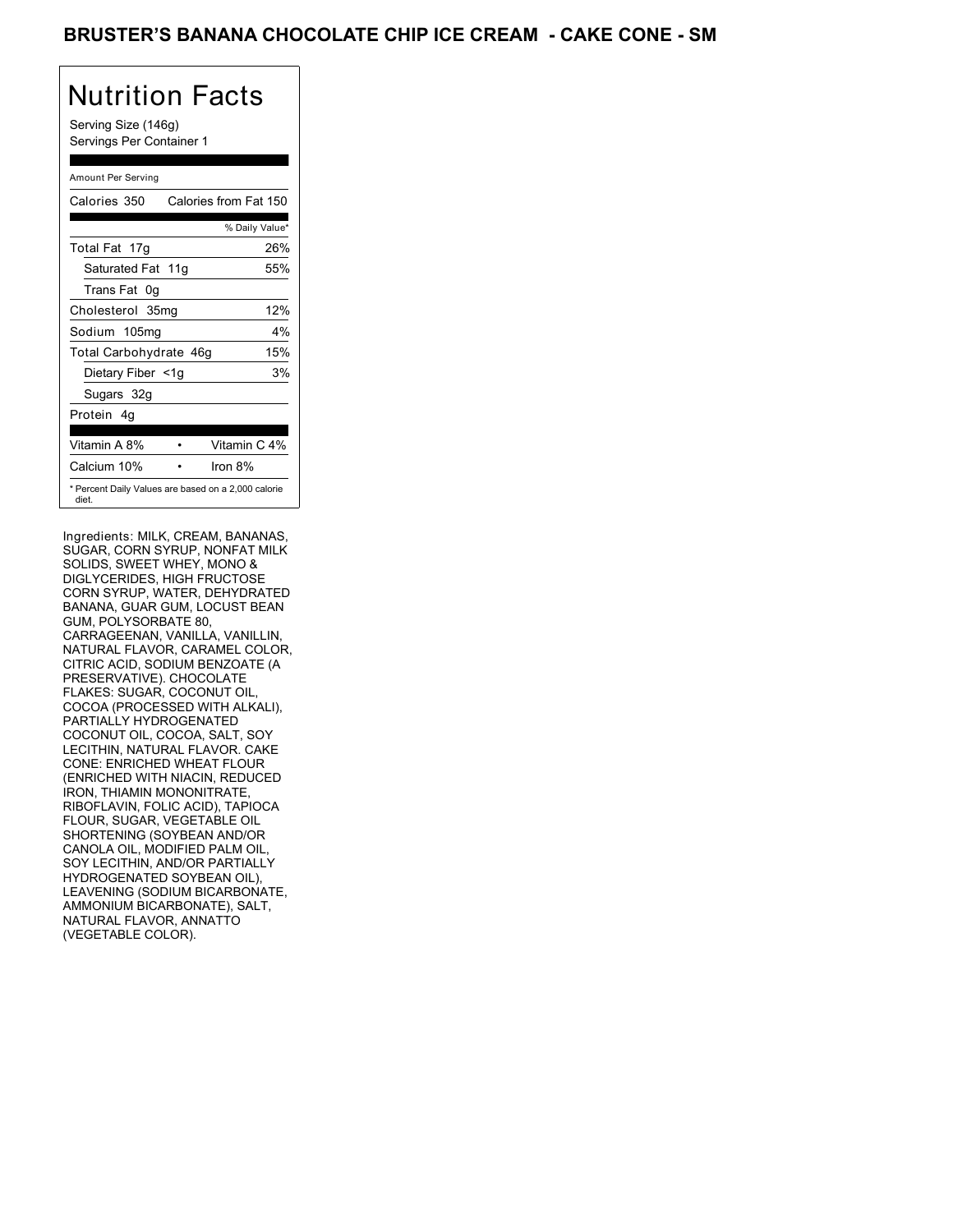### BRUSTER'S BANANA CHOCOLATE CHIP ICE CREAM - CAKE CONE - REG

# Nutrition Facts

Serving Size (216g) Servings Per Container 1

#### Amount Per Serving

| Calories 520           | Calories from Fat 230                               |
|------------------------|-----------------------------------------------------|
|                        | % Daily Value*                                      |
| Total Fat 25g          | 38%                                                 |
| Saturated Fat 17g      | 83%                                                 |
| Trans Fat 0q           |                                                     |
| Cholesterol 55mg       | 18%                                                 |
| Sodium 160mg           | 7%                                                  |
| Total Carbohydrate 66g | 22%                                                 |
| Dietary Fiber 1g       | 5%                                                  |
| Sugars 48g             |                                                     |
| Protein 6q             |                                                     |
|                        |                                                     |
| Vitamin A 15%          | Vitamin C 6%                                        |
| Calcium 15%            | Iron 10%                                            |
| diet.                  | * Percent Daily Values are based on a 2,000 calorie |

Ingredients: MILK, CREAM, BANANAS, SUGAR, CORN SYRUP, NONFAT MILK SOLIDS, SWEET WHEY, MONO & DIGLYCERIDES, HIGH FRUCTOSE CORN SYRUP, WATER, DEHYDRATED BANANA, GUAR GUM, LOCUST BEAN GUM, POLYSORBATE 80, CARRAGEENAN, VANILLA, VANILLIN, NATURAL FLAVOR, CARAMEL COLOR, CITRIC ACID, SODIUM BENZOATE (A PRESERVATIVE). CHOCOLATE FLAKES: SUGAR, COCONUT OIL, COCOA (PROCESSED WITH ALKALI), PARTIALLY HYDROGENATED COCONUT OIL, COCOA, SALT, SOY LECITHIN, NATURAL FLAVOR. CAKE CONE: ENRICHED WHEAT FLOUR (ENRICHED WITH NIACIN, REDUCED IRON, THIAMIN MONONITRATE, RIBOFLAVIN, FOLIC ACID), TAPIOCA FLOUR, SUGAR, VEGETABLE OIL SHORTENING (SOYBEAN AND/OR CANOLA OIL, MODIFIED PALM OIL, SOY LECITHIN, AND/OR PARTIALLY HYDROGENATED SOYBEAN OIL), LEAVENING (SODIUM BICARBONATE, AMMONIUM BICARBONATE), SALT, NATURAL FLAVOR, ANNATTO (VEGETABLE COLOR).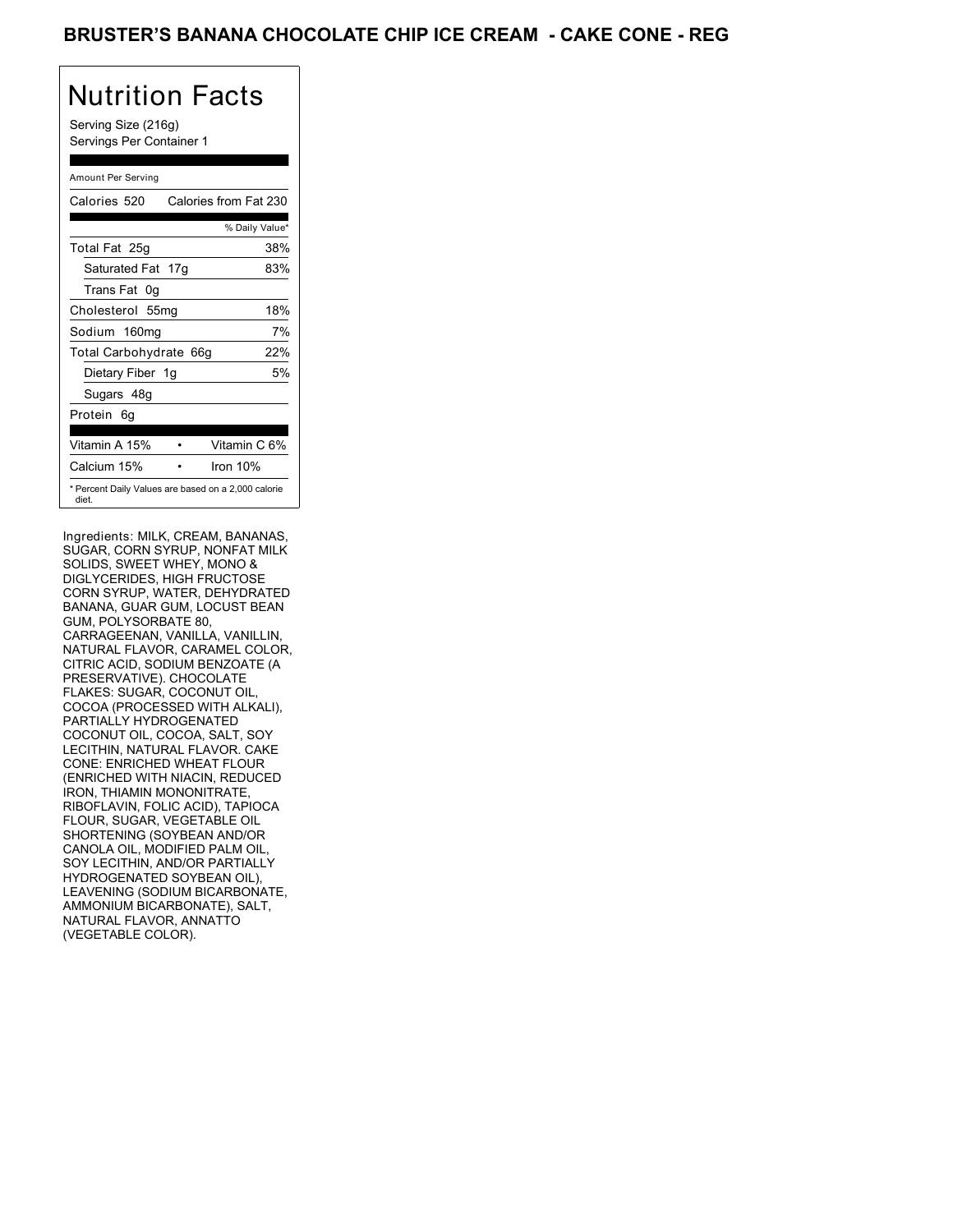### BRUSTER'S BANANA CHOCOLATE CHIP ICE CREAM - CAKE CONE - LG

# Nutrition Facts

Serving Size (286g) Servings Per Container 1

#### Amount Per Serving

| Calories 680                                                 | Calories from Fat 300 |      |
|--------------------------------------------------------------|-----------------------|------|
|                                                              | % Daily Value*        |      |
| Total Fat 33g                                                |                       | 51%  |
| Saturated Fat 22g                                            |                       | 110% |
| Trans Fat 0g                                                 |                       |      |
| Cholesterol 70mg                                             |                       | 24%  |
| Sodium 200mg                                                 |                       | 9%   |
| Total Carbohydrate 87g                                       |                       | 29%  |
| Dietary Fiber 2g                                             |                       | 7%   |
| Sugars 64g                                                   |                       |      |
| Protein 8q                                                   |                       |      |
| Vitamin A 15%                                                | Vitamin C 10%         |      |
| Calcium 20%                                                  | Iron $15%$            |      |
| * Percent Daily Values are based on a 2,000 calorie<br>diet. |                       |      |

Ingredients: MILK, CREAM, BANANAS, SUGAR, CORN SYRUP, NONFAT MILK SOLIDS, SWEET WHEY, MONO & DIGLYCERIDES, HIGH FRUCTOSE CORN SYRUP, WATER, DEHYDRATED BANANA, GUAR GUM, LOCUST BEAN GUM, POLYSORBATE 80, CARRAGEENAN, VANILLA, VANILLIN, NATURAL FLAVOR, CARAMEL COLOR, CITRIC ACID, SODIUM BENZOATE (A PRESERVATIVE). CHOCOLATE FLAKES: SUGAR, COCONUT OIL, COCOA (PROCESSED WITH ALKALI), PARTIALLY HYDROGENATED COCONUT OIL, COCOA, SALT, SOY LECITHIN, NATURAL FLAVOR. CAKE CONE: ENRICHED WHEAT FLOUR (ENRICHED WITH NIACIN, REDUCED IRON, THIAMIN MONONITRATE, RIBOFLAVIN, FOLIC ACID), TAPIOCA FLOUR, SUGAR, VEGETABLE OIL SHORTENING (SOYBEAN AND/OR CANOLA OIL, MODIFIED PALM OIL, SOY LECITHIN, AND/OR PARTIALLY HYDROGENATED SOYBEAN OIL), LEAVENING (SODIUM BICARBONATE, AMMONIUM BICARBONATE), SALT, NATURAL FLAVOR, ANNATTO (VEGETABLE COLOR).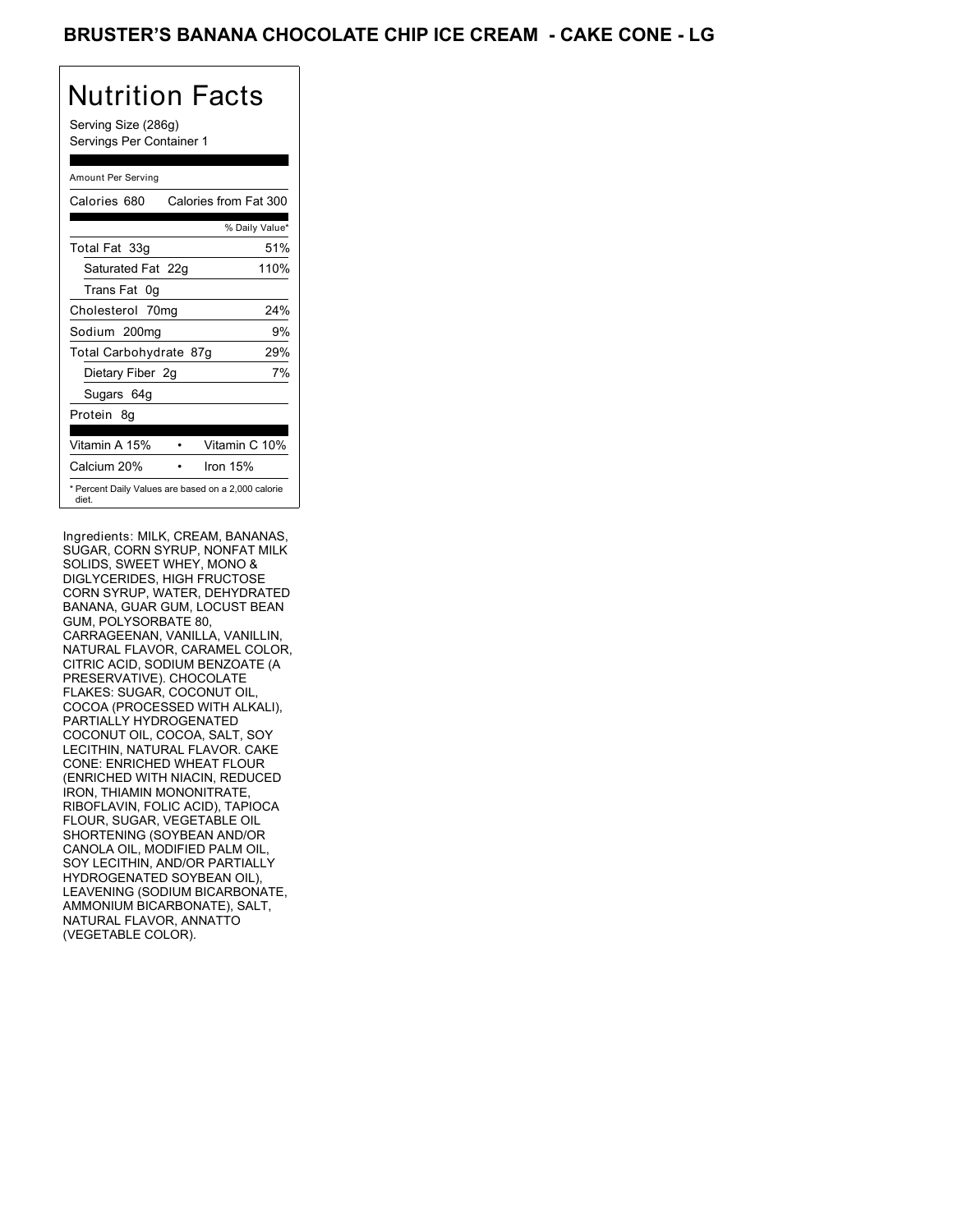### BRUSTER'S BANANA CHOCOLATE CHIP ICE CREAM - WAFFLE CONE - SM

# Nutrition Facts

Serving Size (170g) Servings Per Container 1

#### Amount Per Serving

| Calories 450                                                 | Calories from Fat 180 |
|--------------------------------------------------------------|-----------------------|
|                                                              | % Daily Value*        |
| Total Fat 20g                                                | 30%                   |
| Saturated Fat 12g                                            | 59%                   |
| Trans Fat 0q                                                 |                       |
| Cholesterol 45mg                                             | 15%                   |
| Sodium 95mg                                                  | 4%                    |
| Total Carbohydrate 64g                                       | 21%                   |
| Dietary Fiber <1g                                            | 3%                    |
| Sugars 42g                                                   |                       |
| Protein 5q                                                   |                       |
| Vitamin A 8%                                                 | Vitamin C 4%          |
| Calcium 10%                                                  | Iron $10%$            |
| * Percent Daily Values are based on a 2,000 calorie<br>diet. |                       |

Ingredients: MILK, CREAM, BANANAS, SUGAR, CORN SYRUP, NONFAT MILK SOLIDS, SWEET WHEY, MONO & DIGLYCERIDES, HIGH FRUCTOSE CORN SYRUP, WATER, DEHYDRATED BANANA, GUAR GUM, LOCUST BEAN GUM, POLYSORBATE 80, CARRAGEENAN, VANILLA, VANILLIN, NATURAL FLAVOR, CARAMEL COLOR, CITRIC ACID, SODIUM BENZOATE (A PRESERVATIVE). CHOCOLATE FLAKES: SUGAR, COCONUT OIL, COCOA (PROCESSED WITH ALKALI), PARTIALLY HYDROGENATED COCONUT OIL, COCOA, SALT, SOY LECITHIN, NATURAL FLAVOR. WAFFLE CONE: ENRICHED BLEACHED WHEAT FLOUR (ENRICHED WITH NIACIN, REDUCED IRON, THIAMIN MONONITRATE, RIBOFLAVIN, FOLIC ACID), SUGAR, VEGETABLE SHORTENING (PARTIALLY HYDROGENATED SOYBEAN AND COTTONSEED OILS), WHOLE EGG, ARTIFICIAL FLAVOR (INCLUDING MALTODEXTRIN, MODIFIED CORNSTARCH, BUTTER, BUTTERMILK), DEXTROSE, SOY LECITHIN, ARTIFICIAL VANILLA FLAVOR.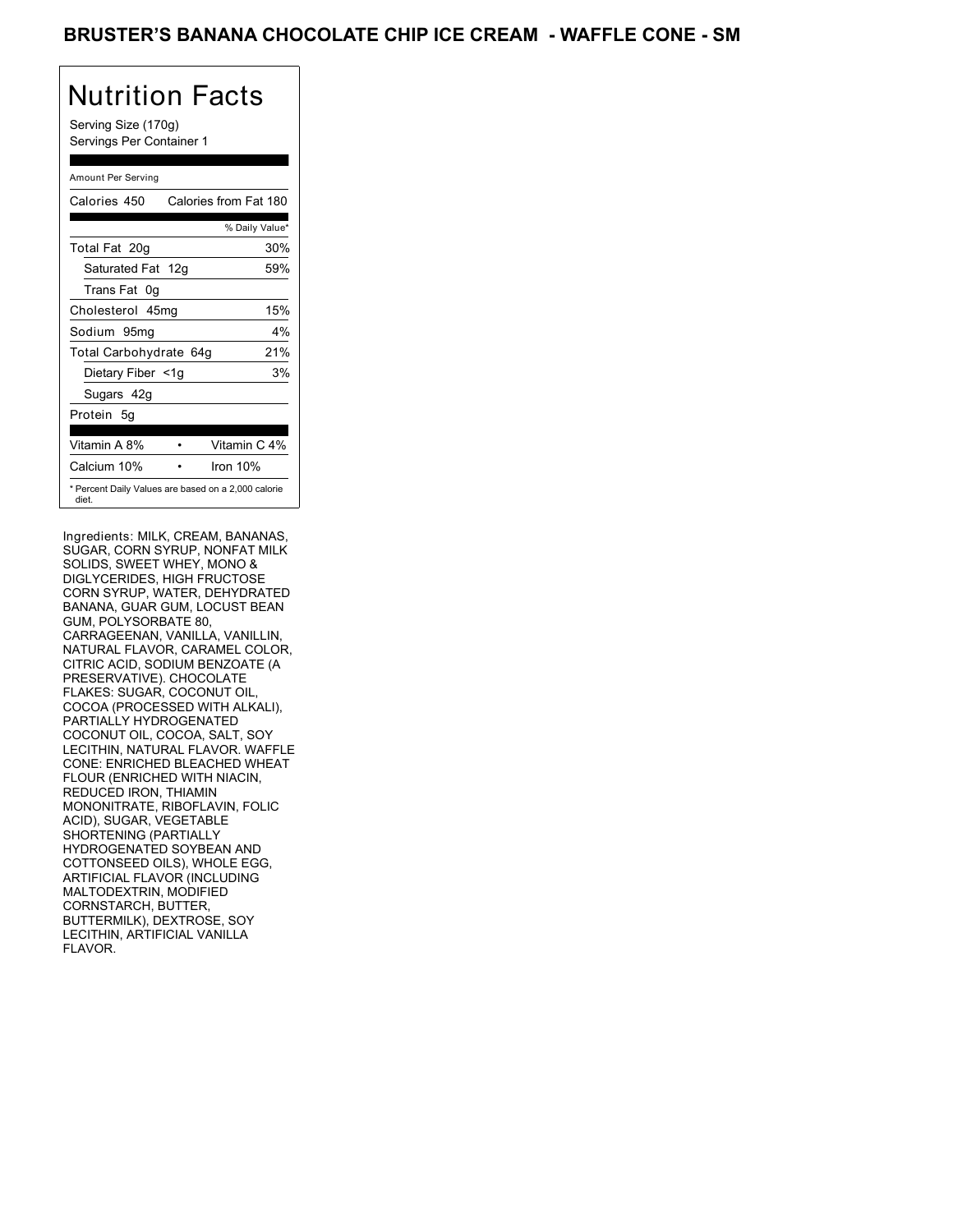### BRUSTER'S BANANA CHOCOLATE CHIP ICE CREAM - WAFFLE CONE - REG

## Nutrition Facts

Serving Size (240g) Servings Per Container 1

#### Amount Per Serving

| Calories 620           | Calories from Fat 250                               |
|------------------------|-----------------------------------------------------|
|                        | % Daily Value*                                      |
| Total Fat 28g          | 43%                                                 |
| Saturated Fat 17g      | 87%                                                 |
| Trans Fat 0q           |                                                     |
| Cholesterol 60mg       | 21%                                                 |
| Sodium 150mg           | 6%                                                  |
| Total Carbohydrate 84g | 28%                                                 |
| Dietary Fiber 1g       | 5%                                                  |
| Sugars 58g             |                                                     |
| Protein 7q             |                                                     |
| Vitamin A 15%          | Vitamin C 6%                                        |
| Calcium 15%            | Iron 15%                                            |
| diet.                  | * Percent Daily Values are based on a 2,000 calorie |

Ingredients: MILK, CREAM, BANANAS, SUGAR, CORN SYRUP, NONFAT MILK SOLIDS, SWEET WHEY, MONO & DIGLYCERIDES, HIGH FRUCTOSE CORN SYRUP, WATER, DEHYDRATED BANANA, GUAR GUM, LOCUST BEAN GUM, POLYSORBATE 80, CARRAGEENAN, VANILLA, VANILLIN, NATURAL FLAVOR, CARAMEL COLOR, CITRIC ACID, SODIUM BENZOATE (A PRESERVATIVE). CHOCOLATE FLAKES: SUGAR, COCONUT OIL, COCOA (PROCESSED WITH ALKALI), PARTIALLY HYDROGENATED COCONUT OIL, COCOA, SALT, SOY LECITHIN, NATURAL FLAVOR. WAFFLE CONE: ENRICHED BLEACHED WHEAT FLOUR (ENRICHED WITH NIACIN, REDUCED IRON, THIAMIN MONONITRATE, RIBOFLAVIN, FOLIC ACID), SUGAR, VEGETABLE SHORTENING (PARTIALLY HYDROGENATED SOYBEAN AND COTTONSEED OILS), WHOLE EGG, ARTIFICIAL FLAVOR (INCLUDING MALTODEXTRIN, MODIFIED CORNSTARCH, BUTTER, BUTTERMILK), DEXTROSE, SOY LECITHIN, ARTIFICIAL VANILLA FLAVOR.